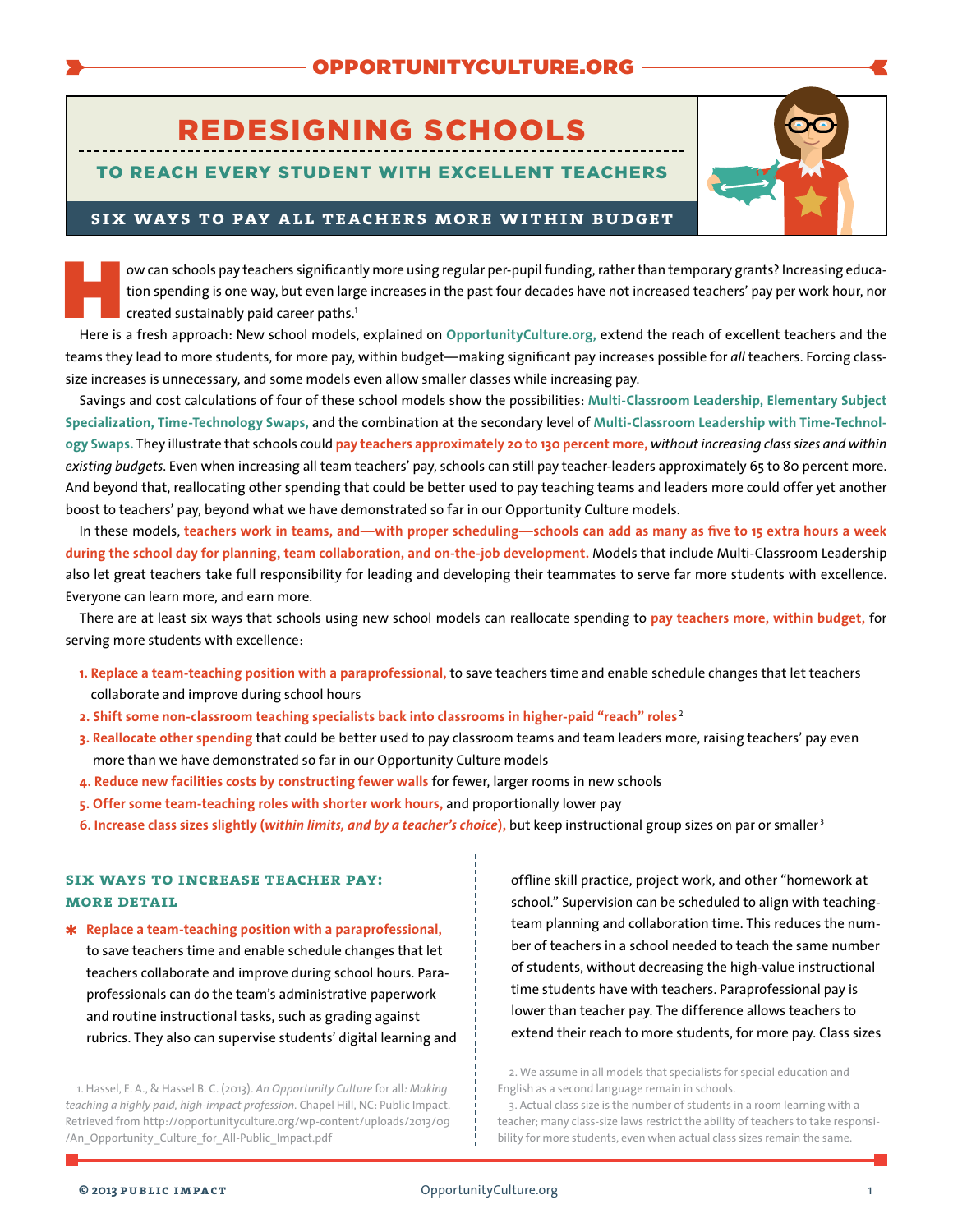and instructional group sizes can stay the same or even become smaller. Thoughtful delegation to paraprofessionals lets teachers focus on the most challenging, engaging elements of teaching, especially developing students' higher-order thinking—the things great teachers love to do. Note: These positions are *additional* to pre-existing paraprofessional positions.

- ✱ **Shift non-classroom instructional specialists back into classrooms in higher-paid "reach" roles.** When excellent teachers and their teams reach more students successfully, fewer students may need specialists to supplement in-class differentiation. In schools where specialists are chosen for their teaching prowess, those specialists can return to direct responsibility for students in new higher-paid, extended-reach roles. This saves funds by avoiding an additional hire. Many specialists (also called "resource teachers" and "facilitators") today are paid little or nothing extra for their roles, have no formal authority to lead peers, and are not accountable nor given credit for helping more students learn well. Shifting specialists to formal team leadership roles enhances their authority, accountability for student outcomes, pay, and impact on their teaching teammates' work. (Note: We assume for our pay modeling that schools will need to retain all of their English language learner and special needs specialists.)
- **Reallocate other spending** that could be better used to pay classroom teams and team leaders more, raising teachers' pay even more than we have demonstrated so far in our Opportunity Culture models. For example, many districts spend large sums on professional development that could be used to enhance the pay of teachers who take full responsibility for the student outcomes and development of whole teams of teachers (i.e., multi-classroom leaders). Spending may be reallocated from district- or school-level budgets. See *An O[pportunity Culture for All](http://opportunityculture.org/wp-content/uploads/2013/09/An_Opportunity_Culture_for_All-Public_Impact.pdf)* for more about why reallocation may be critical to achieve the significantly higher pay that teachers deserve—and to recruit and retain large numbers of teachers who successfully reach all students with excellent outcomes.
- ✱ **Reduce new facilities costs by constructing fewer walls** for fewer, larger rooms. Both digital labs and combined digital/ face-to-face classrooms can be larger. This savings is realized most in **[Time-Technology](http://opportunityculture.org/reach/time-tech-swaps/) Swaps**.
- ✱ **Offer some team-teaching roles with shorter work hours,** and proportionally lower pay. Some models allow some teachers to have fewer students **([Class-Size](http://opportunityculture.org/wp-content/uploads/2012/04/Class-Size_Shifting_School_Model-Public_Impact.pdf) Shifting)** or shorter hours than people in lead teaching positions. Teachers today work an average of 50 to 55 hours weekly. Teams could be constructed with roles allowing limited hours (40), or part-time

work. These roles can preserve funds to pay other team teachers more and also allow both good and great teachers who need shorter hours for personal reasons to continue teaching. For example, **[Multi-Classroom](http://opportunityculture.org/wp-content/uploads/2012/04/Multi-Classroom_Leadership_School_Model-Public_Impact.pdf) Leadership** allows some team teachers to focus on work that may be done in a shorter workweek, such as teaching small groups of students, grading, and providing feedback to students. **A related tactic:** Schools may have a limited number of teams, or districts may have limited numbers of schools, specifically crafted to develop new teachers. In each training pod, one multi-classroom leader skilled at training and developing peers can lead a team of early-career teachers; these high-leverage teams similarly create savings to pay teacher-leaders more.

✱ **Increase class sizes slightly (***within limits, and by a teacher's choice***),** but keep instructional group sizes on par or smaller. Schools, or their districts or charter organizations, typically receive some portion of funding on a per-pupil basis. When some or all of a school's teachers teach even slightly larger classes, requiring fewer teachers overall, funds are freed for higher pay. Teachers today are not paid more for teaching larger classes; they should be. With a simple **[Class-Size](http://opportunityculture.org/wp-content/uploads/2012/04/Class-Size_Increases_School_Model-Public_Impact.pdf) [Increase](http://opportunityculture.org/wp-content/uploads/2012/04/Class-Size_Increases_School_Model-Public_Impact.pdf)** model, schools can increase the class sizes of select teachers slightly, perhaps training more teachers over time in the classroom management skills and differentiation tactics needed to manage more students. If school funding is need-based—meaning students who require more time and resources are funded at a higher level—teachers also may be rewarded for teaching students who require more time, even without larger classes, balancing reach extension with the challenges of teaching different student populations. Note: No schools implementing an Opportunity Culture thus far have used class-size increases alone. Schools have used them only in combination with other models, such as Time-Technology Swaps, that can simultaneously decrease instructional group size. Class-size increases by themselves do not enhance collaboration, on-the-job learning, or teacher-leadership; adding shared paraprofessional support staff makes these additional elements of an Opportunity Culture possible.

#### **New Costs that Offset Savings**

While some models add new costs, they are less than the savings in all of the Opportunity Culture models. Those new costs include:

- $*$  Purchasing technology—digital-learning software, hardware, and Internet connections; webcams and online whiteboards for teachers working remotely; and time-saving technology tools.
- **★** Making facilities and furniture changes in existing schools.